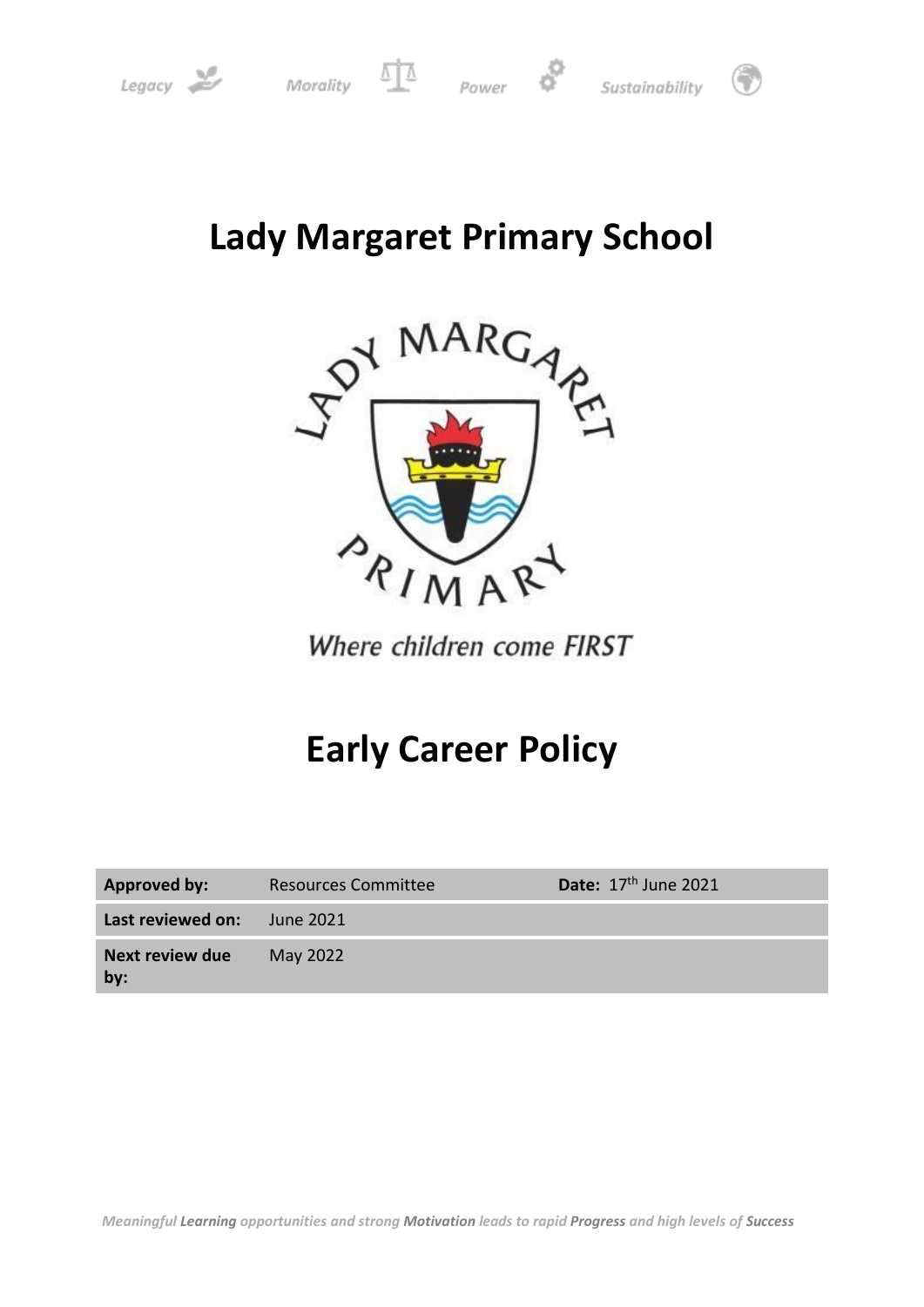# **Contents**

## <span id="page-1-0"></span>**1. Rationale**

The training that a teacher receives and their introduction into the profession are fundamental to the teacher that they will become. The Lady Margaret Primary school training and induction process ensures the appropriate guidance, support and training for trainees, newly qualified teachers and recently qualified teachers, involving the development of knowledge and skills through the sharing of clear expectations and a robust, yet flexible programme of support, which are adapted to the needs of the individual. This programme will enable teachers to form a secure foundation upon which a successful teaching career, fulfilling their professional duties, can be built. This is linked to the government's teacher recruitment and retention strategy.

#### <span id="page-1-1"></span>**2. Aims for trainee teachers**

Our school's induction process has been designed to make a significant contribution to both the professional and personal development of teachers in the formative years of their career. The purposes of this include:

- Ensuring that trainees understand the purpose and importance of their role and their accountability for standards
- Ensuring that trainees are welcomed and valued within the school community.
- Supporting trainees through the use of a mentor and an experienced class teacher as a buddy
- Supporting trainees so that they are able to settle into the school quickly and are able to teach effectively
- Make clear the roles of all participants in the trainee programme
- Providing a bespoke support programme that is appropriate to the individual needs of the trainee
- Ensure that guidance is provided to support the trainee in meeting the Teaching Standards and achieving QTS
- Providing opportunities to recognise and celebrate good practice
- Providing opportunities to identify areas for development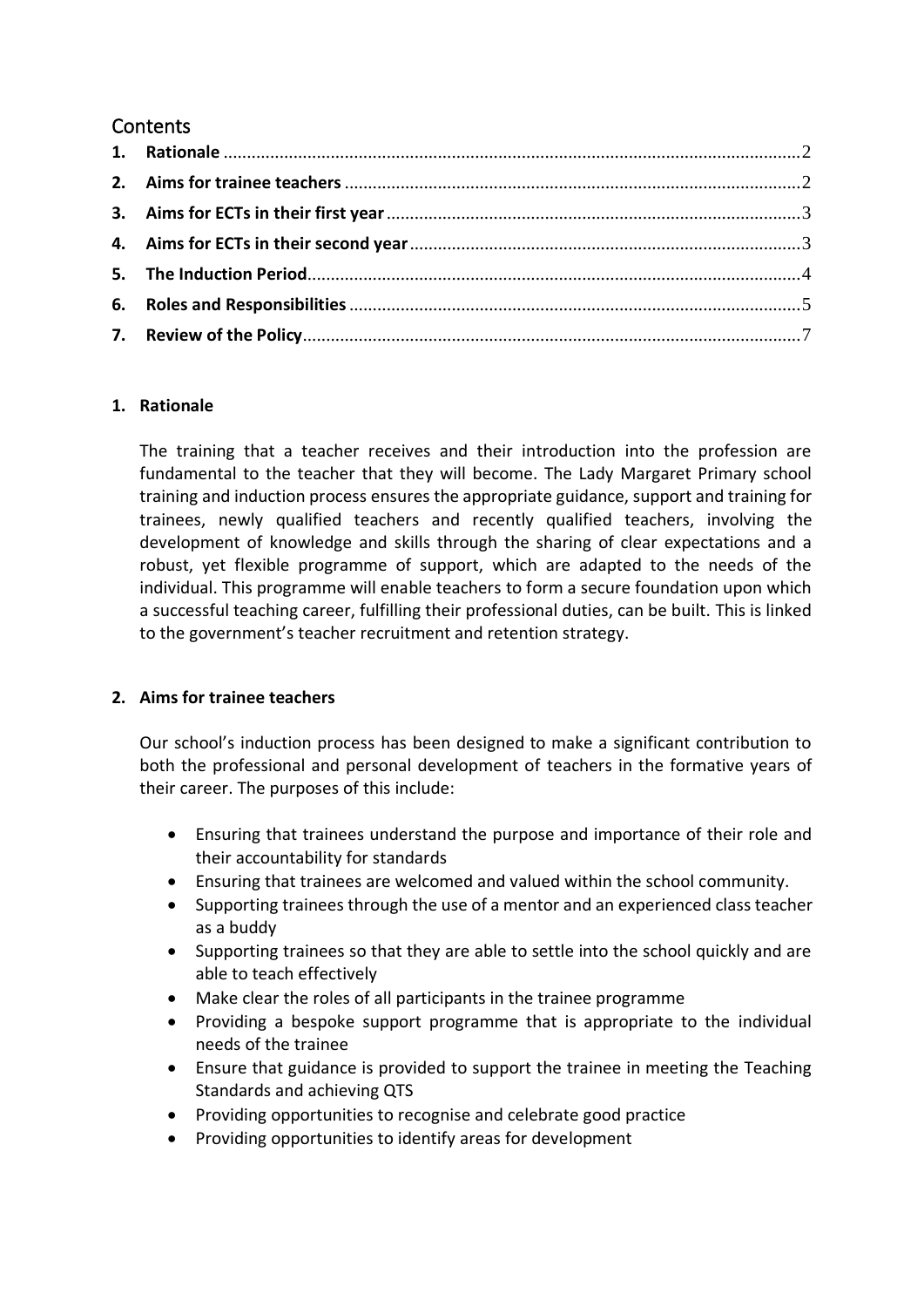- Supporting trainees in forging appropriate professional relationships with all members of the school community and stakeholders
- Beginning to develop the trainee's awareness of the school's role in the local community
- Encouraging and supporting the trainee to reflect upon the effectiveness of their own practice through modelling, facilitated discussion and opportunities for reflection
- To ensure compliance with their respective institutions training procedures, assessments and set tasks

#### <span id="page-2-0"></span>**3. Aims for ECTs in their first year**

- Ensuring that first year ECTs are welcomed and valued within the school community
- Supporting first year ECTs so that they are able to settle into the school quickly and are able to teach effectively, gaining support swiftly to improve and develop their practice
- Providing a bespoke support programme that is appropriate to the individual needs of the first year ECT
- Providing first year ECTs with good models of professional practice, teaching and learning
- Supporting first year ECTs in forging appropriate professional relationships with all members of the school community and stakeholders
- Encouraging first year ECTs to reflect on their own and observed practice
- Providing opportunities to recognise and celebrate good practice
- Providing opportunities to identify areas for development
- Making clear the roles and responsibilities of teaching staff
- Providing an appropriate level of guidance and support to ensure that first year ECTs are consistently meeting the Teachers' Standards for induction
- Providing a foundation for longer-term professional development
- To utilise their 10% non-contact time effectively and meaningfully
- Providing regular time for feedback and review meetings with the ECT induction co-ordinator

#### <span id="page-2-1"></span>**4. Aims for ECTs in their second year**

- Providing a bespoke training programme for second year ECTs based upon areas of development
- Developing the professionalism of the second year ECT by increasing their influence on areas to be focused upon
- Establishing a foundation for longer-term professional development
- Supporting second year ECTs to maintain and develop appropriate professional relationships with all members of the school community and stakeholders
- Providing opportunities to recognise and celebrate good practice
- Providing opportunities to identify areas for development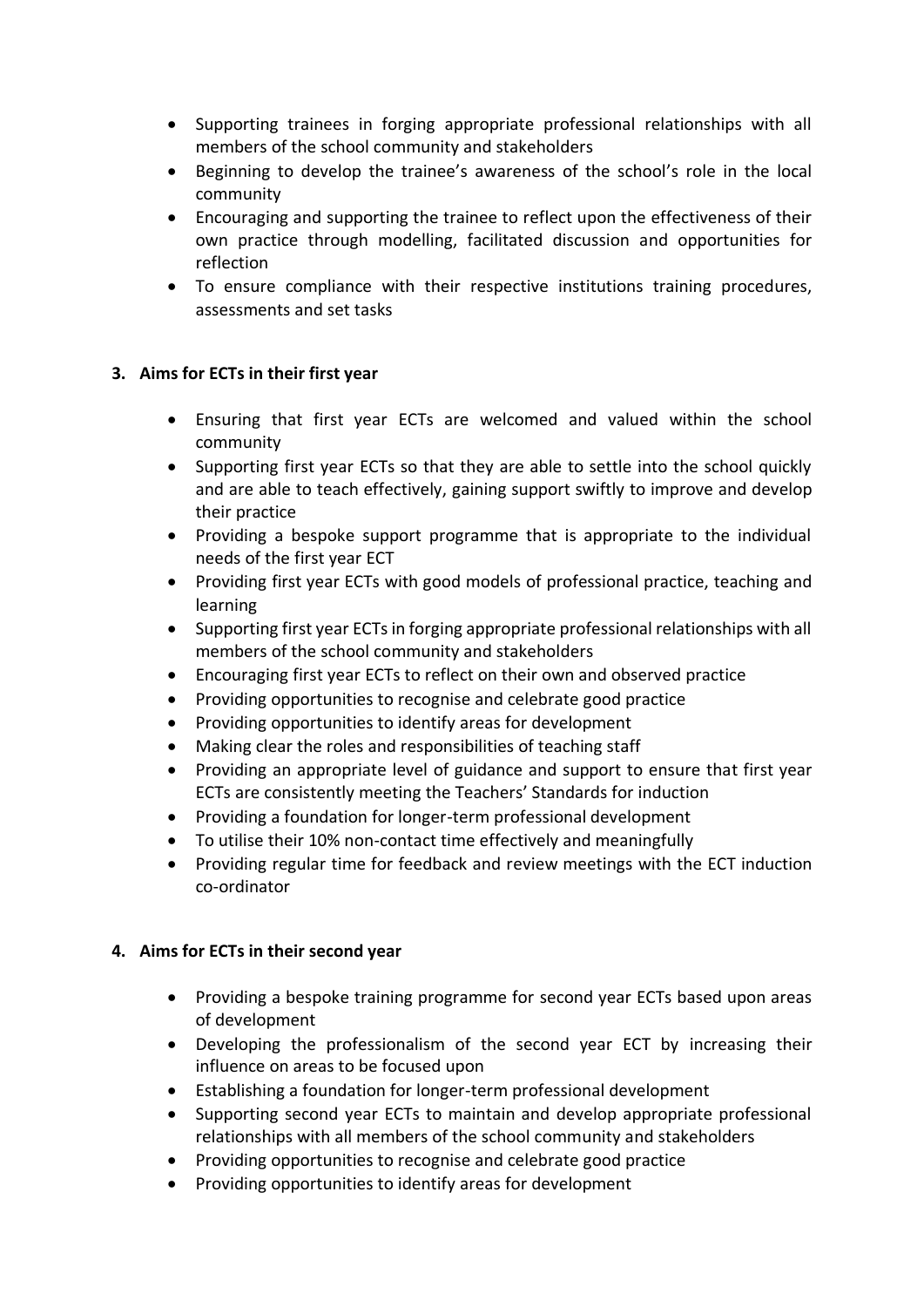- Continue to provide second year ECTs with good models of professional practice, teaching and learning
- Supporting the development of the second year ECTs s ability to reflect upon their own teaching
- Providing regular time for feedback and review meetings with the early career development leader
- Providing additional support for second year ECTs through regular meetings with their mentor and bespoke plans for development
- Providing an appropriate level of guidance and support to ensure that second year ECTs meet the Teachers' Standards for induction and develop an understanding and expertise in the five areas identified in the Early Career Framework (Behaviour Management, Pedagogy, Assessment, Curriculum and Professional behaviours).
- To utilise their 5% non-contact time effectively and meaningfully
- Providing regular time for feedback and review meetings with the ECT induction co-ordinator

The whole staff will be kept informed of the school's Induction policy and encouraged to participate, wherever possible, in its implementation and development. This policy reflects a structured, whole school approach to teacher induction and recognises that the quality and commitment of the people who supervise the induction is a crucial factor in its continued success.

#### <span id="page-3-0"></span>**5. The Induction Period**

ECTs complete an induction period of two years, beginning when they first take up a post that lasts for a term or more. It is the school's responsibility to provide an appropriate induction programme in line with national arrangements. The school makes recommendations to the local authority (Wandle School Alliance), which acts as the 'Appropriate Body', based on rigorous and fair assessment procedures as to whether the ECT has met the induction standards.

In order to meet these responsibilities the school will:

- provide each ECT with an ECT mentor who is there to support the ECT on a weekly basis
- designate a professional ECT induction coordinator for the ECTs provide professional training, which includes a bespoke personalised programme of training and support for each ECT
- ensure that any duties assigned to the ECT are reasonable
- ensure that the ECT is provided with a timetable representing no more than 90% of the average contact normally allocated to more experienced teachers in the school
- provide the ECT with the means of raising concerns about the induction programme and their resolution
- inform the appropriate body about any ECT who may be at risk of failing to meet the induction standards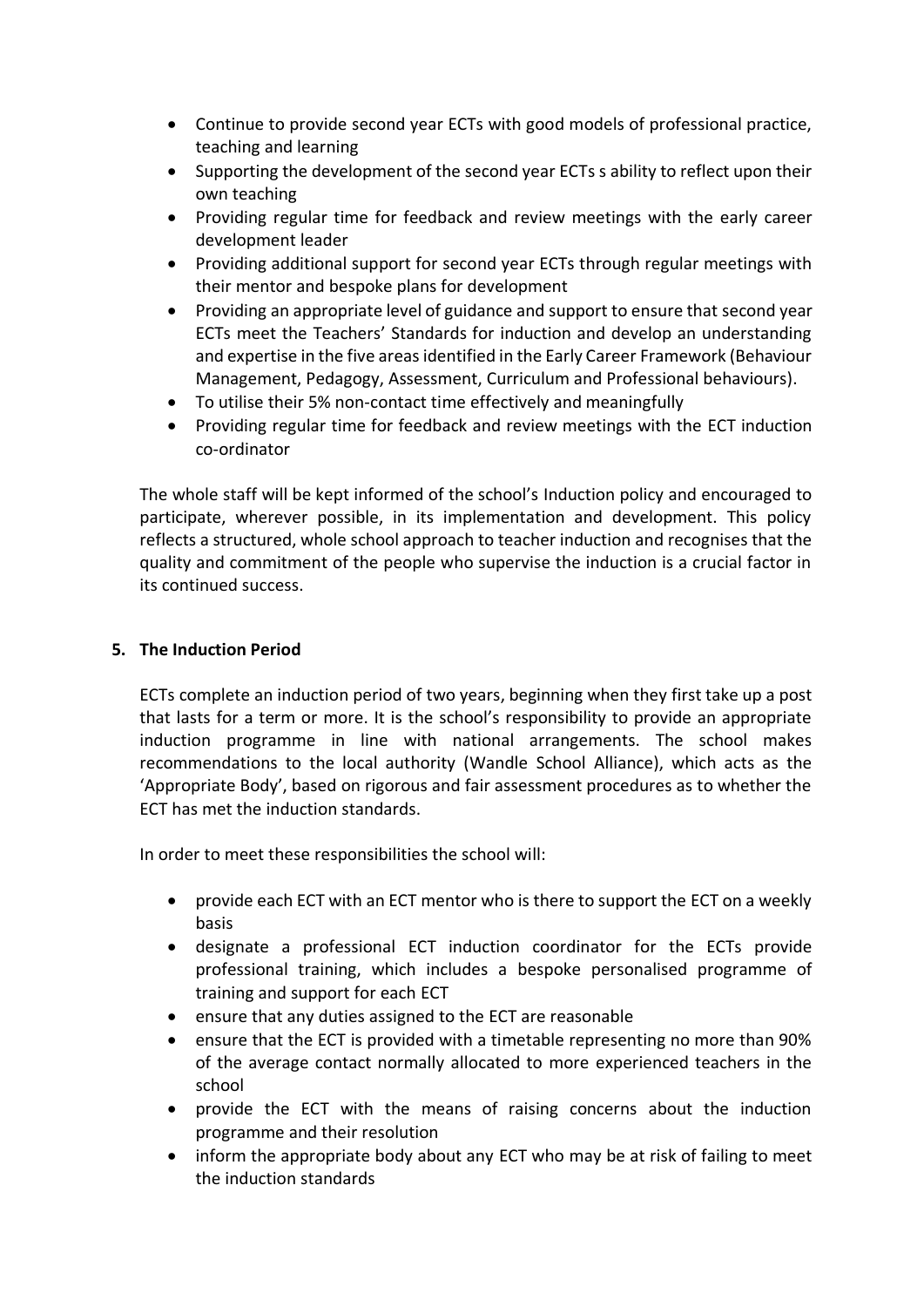- and arrange for an appropriate action plan to be put into place to provide extra support for the ECT as soon as possible
- keep the Governing Body informed about arrangements for ECTs in the school and the results of formal assessment meetings

#### <span id="page-4-0"></span>**6. Roles and Responsibilities**

#### **6.1. It is the responsibility of the ECT to:**

- provide evidence that they have QTS and are eligible to start induction
- meet with their induction leader to discuss and agree priorities for their induction programme and keep these under review
- agree with their induction leader how best to use their reduced timetable allowance
- provide evidence of their progress against the relevant standards
- participate fully in the agreed monitoring and development programme
- raise any concerns with their induction co-ordinator as soon as practicable
- consult their appropriate body (Wandle Teaching Alliance) named contact (Lisa Mathias) at an early stage if there are or may be difficulties in resolving issues with their induction co-ordinator within the school
- keep track of and participate effectively in scheduled classroom observations, progress reviews and formal assessment meetings
- agree with their induction coordinator the start and end dates of the induction period/part periods and the dates of any absences from work during any period/part period
- retain copies of all assessment forms

## **6.2. The Headteacher is, along with the appropriate body, jointly responsible for the monitoring, support and assessment of the ECT during induction, and should:**

- Ensure ECT have access to the appropriate training from a funded led provider led programme
- check that the ECT has been awarded QTS
- clarify whether the teacher needs to serve an induction period or is exempt
- notify the appropriate body (Wandle School Alliance) when an ECT is taking up a post in which they will be undertaking induction
- meet the requirements of a suitable post for induction
- ensure the induction leader is appropriately trained and has sufficient time to carry out their role effectively
- ensure an appropriate and personalised induction programme is in place
- ensure the ECT's progress is reviewed regularly, including through observations and feedback of their teaching
- ensure that termly assessments are carried out and reports completed and sent to the appropriate body (Wandle School Alliance)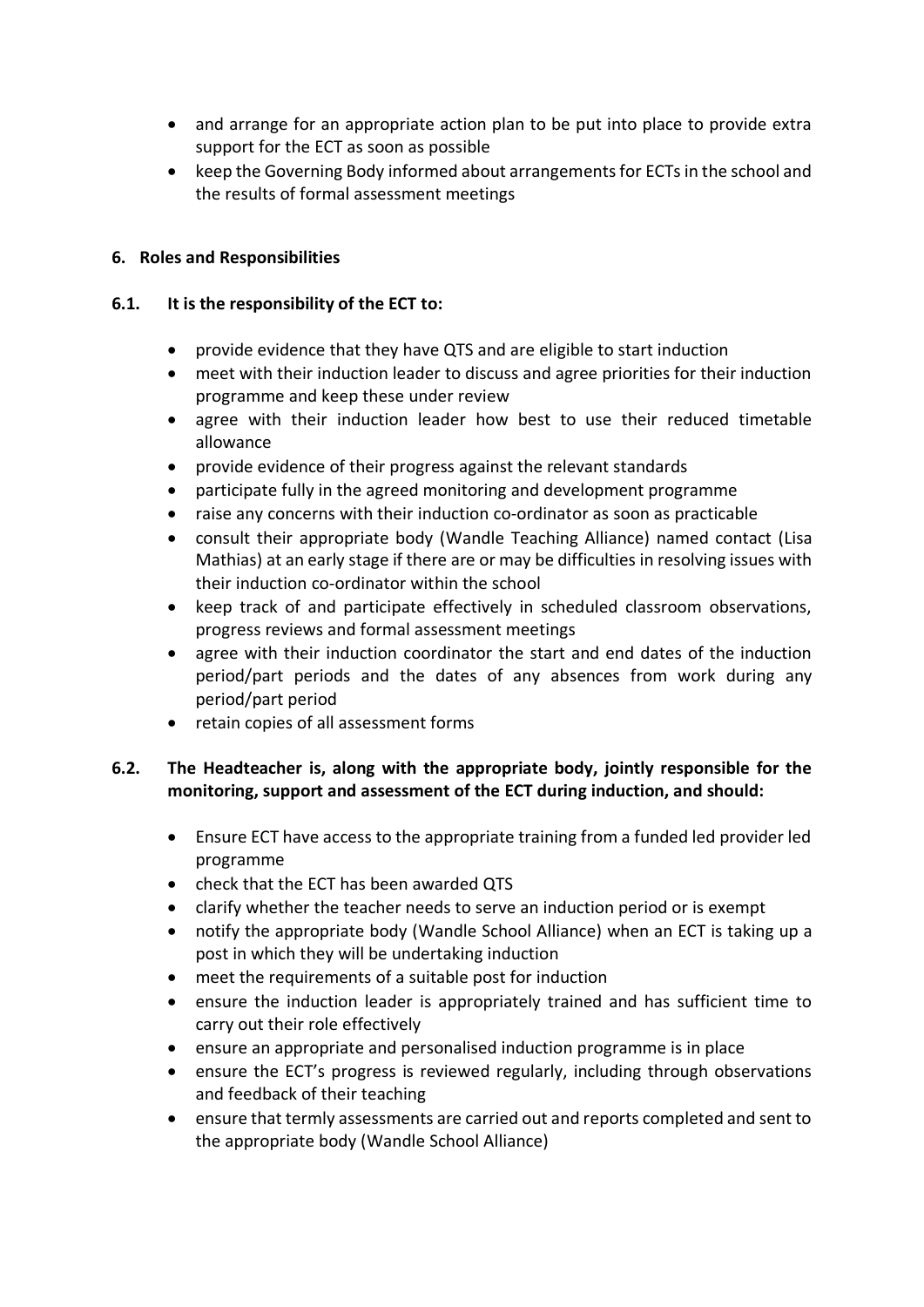- maintain and retain accurate records of employment that will count towards the induction period
- make a recommendation to the appropriate body (Wandle School Alliance) on whether the ECT's performance against the relevant standards is satisfactory or requires an extension
- participate appropriately in the appropriate body's (Wandle School Alliance) quality assurance procedures
- retain all relevant documentation/evidence/forms on file for six years
- while the Headteacher may not delegate these responsibilities, many of the associated tasks will be carried out by the ECT induction leader.

#### **There may also be circumstances where the Headteacher should:**

- obtain interim assessments from the ECT's previous post (where applicable)
- act early, alerting the appropriate body (Wandle School Alliance) when necessary, in cases where an ECT may be at risk of not completing induction satisfactorily
- ensure third-party observation of an ECT who may be at risk of not performing satisfactorily against the relevant standards
- notify the appropriate body (Wandle School Alliance) as soon as absences total 30 days or more
- advise and agree with the appropriate body (Wandle School Alliance) in exceptional cases where it may be appropriate to reduce the length of the induction period or deem that it has been satisfactorily completed
- provide interim assessment reports for staff moving in between formal assessment periods
- notify the appropriate body (Wandle School Alliance) when an ECT serving induction leaves the school.
- The Headteacher must also ensure that the ECT's post and responsibilities comply with the specific requirements for statutory induction.

#### **6.3. The induction leader should:**

- Ensure ECT have access to the appropriate training from a funded led provider led programme
- provide, or coordinate, guidance and effective support including training, coaching and mentoring for the ECTs
- professional development (with the Appropriate Body Wandle School Alliance where necessary)
- carry out regular progress reviews throughout the induction period
- undertake six formal assessment meetings during the total induction period, coordinating input from other colleagues as appropriate (normally one per term, or pro rata for part-time staff)
- inform the ECT during the assessment meeting of the judgements on the agreed template
- record and invite the ECT to add their comments
- ensure that the ECTs teaching is observed and feedback provided